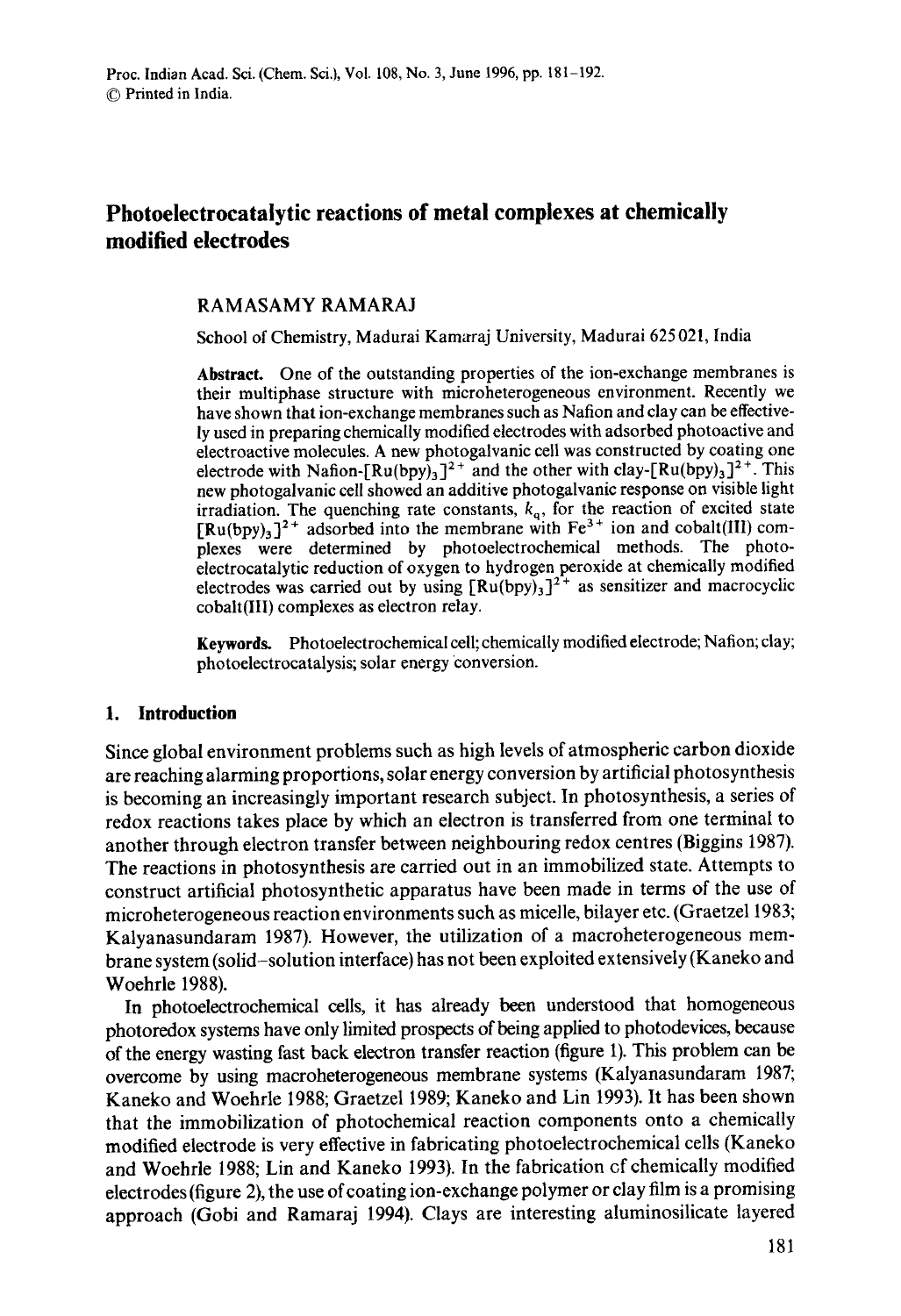

Figure 1. Photoredox system consisting of sensitizer (S) and electron relay (R): Energy wasting back electron transfer reaction in homogeneous medium.



Figure 2. Electrode coated with Nation (A) or layered clay (B).  $S^+$ : ion-exchanged sensitizer molecule.

materials and they are useful organizing media for photochemical reactions (Theng 1978; Newman 1987; Thomas 1988). Exchange of cations occurs between the silicate layers of the clay and the acidity and interlayer spacing depends mainly on the size of the exchanged cation (figure 3). The important aspects of the surface photochemistry of clay adsorbed sensitizer molecule are reduced mobilities of the immobilized molecules with respect to their mobility in solution, the stabilization of positively charged molecules and an increase in the selectivity of reactions (Thomas 1988; Gobi and Ramaraj 1994). In the fabrication of ion-exchange membrane, Nation polymer is another promising material containing multiphase structure with microheterogenous environment (figure 4) (Heisenberg and Yeager 1982; Ramaraj and Kaneko 1995). Even though the electrochemical properties of the ion-exchanged molecules could be influenced by the microheterogeneous environment imposed by the coating material,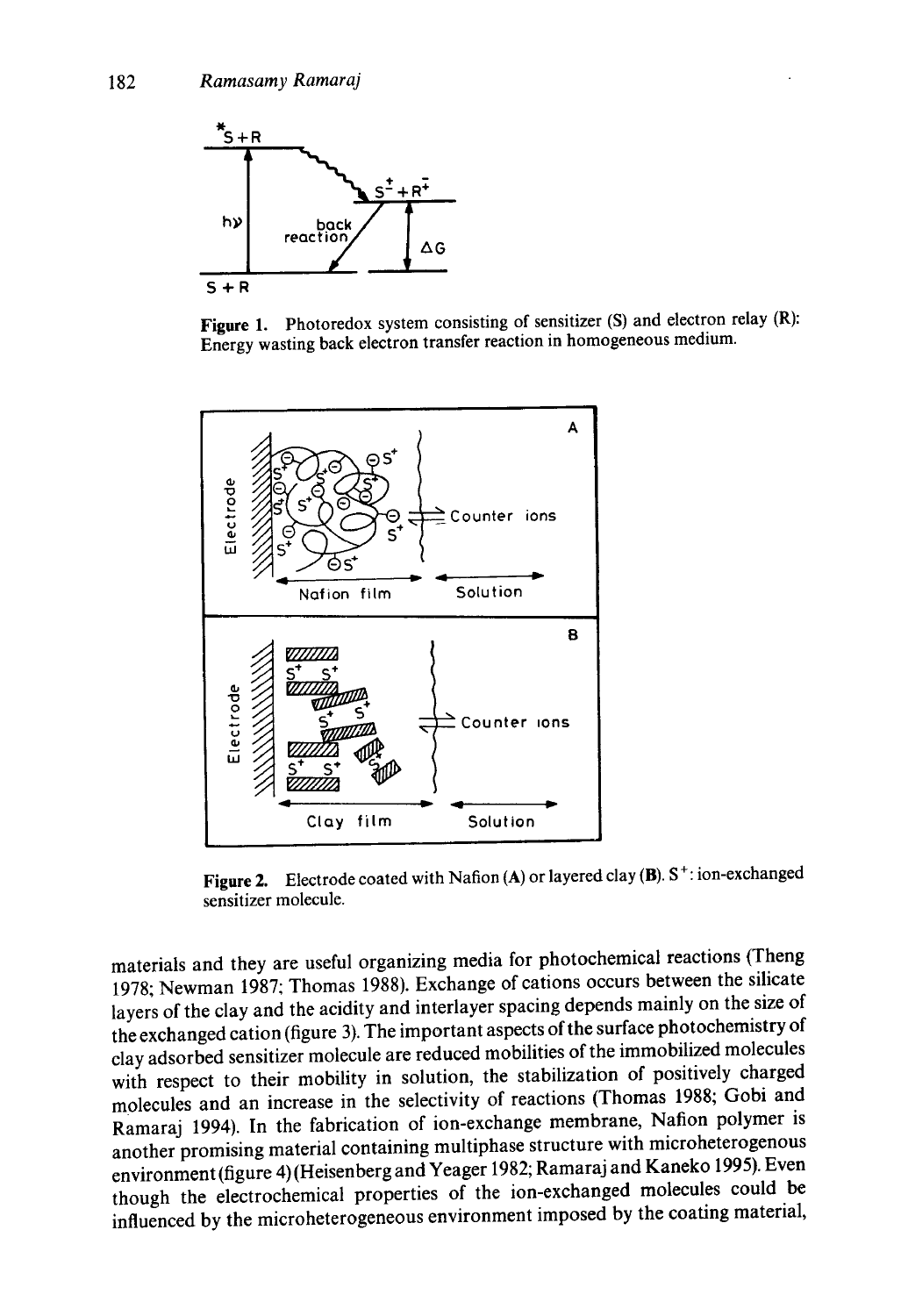

Figure 3. Structure of layered clay (montmorillonite):  $\bigcirc$  oxygen atoms;  $\bigcirc$  hydroxyl groups; • silicon;  $\bullet$  aluminium, magnesium, iron sites.



**Figure** 4. Schematic structure of Nation film. H: hydrophobic fluorocarbon region; I: interfacial region; C: hydrophilic  $-SO_3^-$  ionic cluster region.

no direct evidence has been reported concerning the photoelectrochemical properties of the ion- exchanged molecules (Gobi and Ramaraj 1994).

The photochemical processes occurring in a photoredox system will mainly depend on their immediate environment (Graetzel 1983; Kalyanasundaram 1987). When the photoredox molecules are bound to the chemically modified electrodes, the electron transfer quenching reaction can be accelerated (Gobi and Ramaraj 1994). The photoredox molecules,  $[Ru(bpy)_3]^2$ <sup>+</sup>, cobalt(III) complexes and Fe<sup>3+</sup> ion, were used in the fabrication of photoelectrochemical cells with chemically modified electrodes (Gobi and Ramaraj 1992, 1993, 1994). The photoinduced electron transfer reaction mechanisms at the chemically modified electrodes and the exploitation of the stabilized high energy products in solar energy conversion were studied. This paper mainly summarises the work done in our laboratory on photoelectrochemical cells with ionexchange membrane coated electrodes.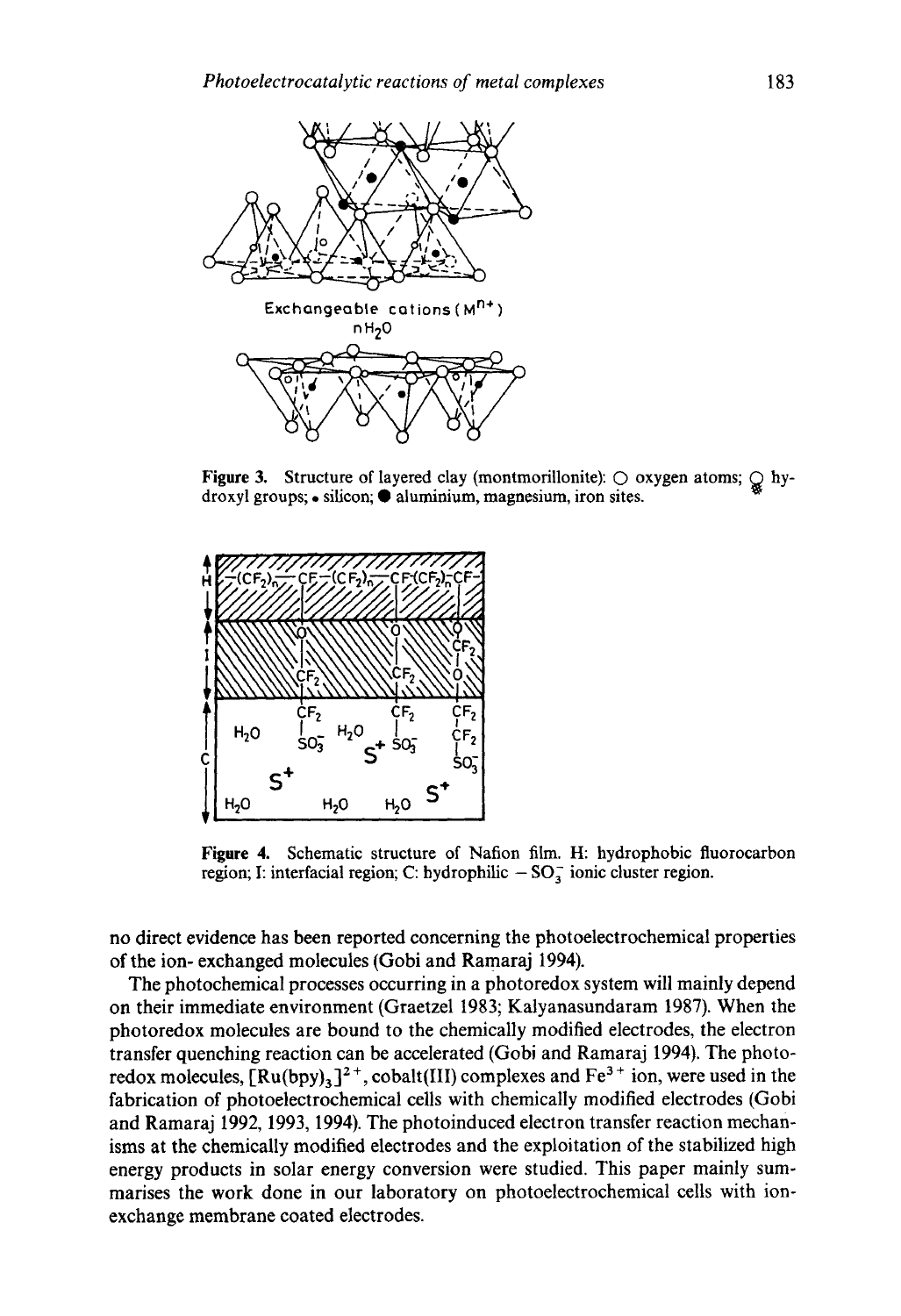### **2.** Photoinduced electron transfer reactions of  $\left[\text{Ru(bpy)}\right]^{2+} - \text{Fe}^{3+}$  photoredox system **at Nation and clay** modified electrodes

The photogalvanic effect produced by the  $\lceil Ru(bpy)_3\rceil^{2+}$ -Fe<sup>3+</sup> photoredox system was investigated in homogeneous medium,

$$
[Ru(bpy)_3]^{2+} + Fe^{3+} \underset{\text{dark}}{\overset{hv}{\rightleftarrows}} [Ru(bpy)_3]^{3+} + Fe^{2+} \tag{1}
$$

and the energy conversion efficiency was found to be very low (Kalyanasundaram 1982). The photosensitizer,  $\left[\text{Ru(bpy)}_{3}\right]^{2+}$ , was adsorbed into the Nation or montmorillonite or bentonite Clay (clay) matrix coated electrode and photoelectrochemical behaviour was studied in the presence of quencher Fe<sup>3+</sup> ion (Gobi and Ramaraj 1993, 1994).

The cyclic voltammograms were recorded for Nafion or clay adsorbed  $[Ru(bpy)_3]^2$ <sup>+</sup> electrode (represented as Pt/Nf/Ru<sup>2+</sup> and Pt/clay/Ru<sup>2+</sup>) dipped in  $0.1 \text{ mM}$   $Fe^{3+}$  ion and  $0.1 \text{ M}$  HC10<sub>4</sub> and are shown in figure 5. For both  $\left[Ru(bpy)_3\right]^{2+/3+}$  and  $Fe^{3+/2+}$  redox couples,  $E_{1/2}$  values were shifted to more negative potentials at Pt/Nf/Ru<sup>2+</sup> electrodes than those at the Pt/clay/Ru<sup>2+</sup> electrode. Such shifts in  $E_{1/2}$  values indicate a more favourable partition coefficient and stabilization of the more positively charged member of the redox pair in the Nation film (Liu and Anson 1985; Porat *et al* 1991; Gomez and Kaifer 1992). This is expected from the stronger electrostatic interactions with the negatively charged sulphonic groups  $(-SO<sub>3</sub>)$  of the Nation film. The positive shift in redox potential at clay coated electrode shows that the less charged member of the redox couple is more stabilized and tightly bound to the clay coating (Leiber *et al* 1986; Naegeli *et al* 1986; Liu and Anson 1985). The plots of peak currents vs square root of scan rate for  $Pt/Nf/Ru^{2+}$  and  $Pt/clay/Ru<sup>2+</sup>$  electrodes showed that the electron transfer process within the film is a diffusion controlled one.

A photoelectrochemical cell was constructed using Pt/Nf/Ru<sup>2+</sup> or Pt/clay/Ru<sup>2+</sup> electrode dipped in 1 mM  $Fe<sup>3+</sup>$  ion and 0.1 M HC10<sub>4</sub> and irradiated with visible light. The Pt/Nf/ $\hat{Ru}^{2+}$  and Pt/clay/Ru<sup>2+</sup> electrodes showed different photoelectrochemical



**Figure 5.** Cyclic voltammograms of  $\left[\text{Ru(bpy)}_{3}\right]^{2+}$  (A) and  $\text{Fe}^{3+}$  (B). Cyclic voltammograms at Pt/Nf/Ru<sup>2+</sup> (a) and Pt/clay/ $\bar{R}u^{2+}$  (b) in 1 mM Fe<sup>3+</sup> ion and  $0.1$  M HClO<sub>4</sub>. Scan rate  $20 \text{ mV/s}$ .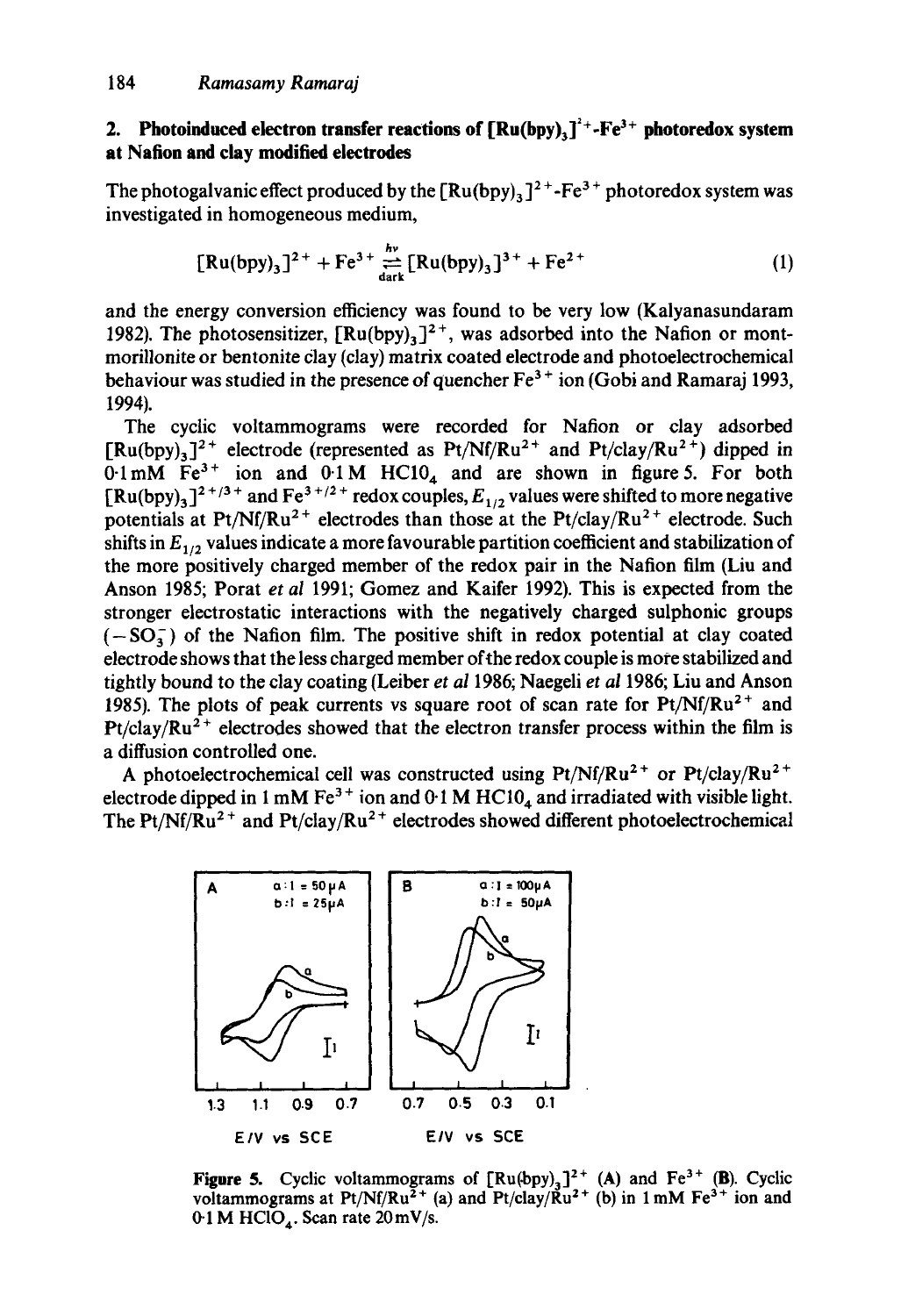behaviour depending upon the coating material in the presence of  $Fe<sup>3+</sup>$  ion as quencher (figure 6). The  $Pt/Nf/Ru^{2+}$  electrode produced anodic photocurrent, while the  $Pt/clay/Ru<sup>2+</sup>$  electrode produced cathodic photocurrent. A new photogalvanic cell was constructed using Pt/Nf/Ru<sup>2+</sup> electrode as anode and Pt/clay/Ru<sup>2+</sup> electrode as cathode and  $Fe<sup>3+</sup>$  ion as quencher (Gobi and Ramaraj 1994). When both the electrodes were irradiated, an additive photoresponse was observed (figure 6).

Upon irradiation, the adsorbed  $[Ru(bpy)_3]^2$  absorbs light and undergoes electron transfer reaction with  $Fe^{3+}$  ion (2) (Kalyanasundaram 1982). The different

$$
[Ru(bpy)_3]^{2+} + Fe^{3+} \xrightarrow{hv} [Ru(bpy)_3]^{3+} + Fe^{2+}
$$
 (2)

electrode reactions of the photoproduced  $[Ru(bpy)_3]^{3+}$  and  $Fe^{2+}$  ions could be determined by the microheterogeneous environment imposed by the coating materials. The photoproduced  $Fe^{2+}$  ion undergoes oxidation at  $Pt/Nf/Ru^{2+}$  electrode and the  $[Ru(bpy)_3]^{3+}$  ion is reduced at Pt/clay/Ru<sup>2+</sup> electrode (figure 7). This electrodic reaction mechanism was confirmed by the measurement of photocurrent at different applied potentials using  $Pt/Nf/Ru^{2+}$  and  $Pt/clay/Ru^{2+}$  electrodes (Gobi and Ramaraj 1994).

## **3. Photoelectrochemical investigation of**  $\left[\text{Ru(bpy)}_{3}\right]^{2+}$ **-macrocyclic cobalt(III) complex photoredox systems at Nation and clay modified electrodes**

Photoelectrochemical cells were constructed using  $Pt/Nf/Ru^{2+}$  and  $Pt/clay/$  $Ru^{2+}$  electrodes and macrocyclic cobalt(III) complexes ([Co(cyclam)(H<sub>2</sub>O)<sub>2</sub>]<sup>3+</sup>; cyclam = 1, 4, 8, 11-tetraazacyclotetradecane;  $[Co(teta)(H, O)]^{3+}$ ; teta = 5,5,7,12, 12,14hexamethyl-1,4,8,11-tetraazacyclotetradecane) as quenchers (Gobi and Ramaraj 1994),

$$
[Ru(bpy)_3]^{2+} + Co(III) \underset{\text{dark}}{\overset{hv}{\rightleftharpoons}} [Ru(bpy)_3]^{3+} + Co(II). \tag{3}
$$



Figure 6. Steady state photocurrent  $(I_{ph})$  observed at Pt/Nf/Ru<sup>2+</sup> (A) Pt/clay/Ru<sup>2+</sup> (B) and Pt/Nf/Ru<sup>2+</sup>/Fe<sup>3+</sup>/Pt/clay/Ru<sup>2+</sup> (C) dipped in 0-025 M Fe<sup>2+</sup> ion and 0.1 M HClO<sub>4</sub>. ON, and OFF, : light 'on' and 'off' conditions for Pt/Nf/Ru<sup>2+</sup> electrode. ON<sub>2</sub> and OFF,: light 'on' and 'off' condition for  $Pt$ /clay/ $Ru^{2+}$  electrode.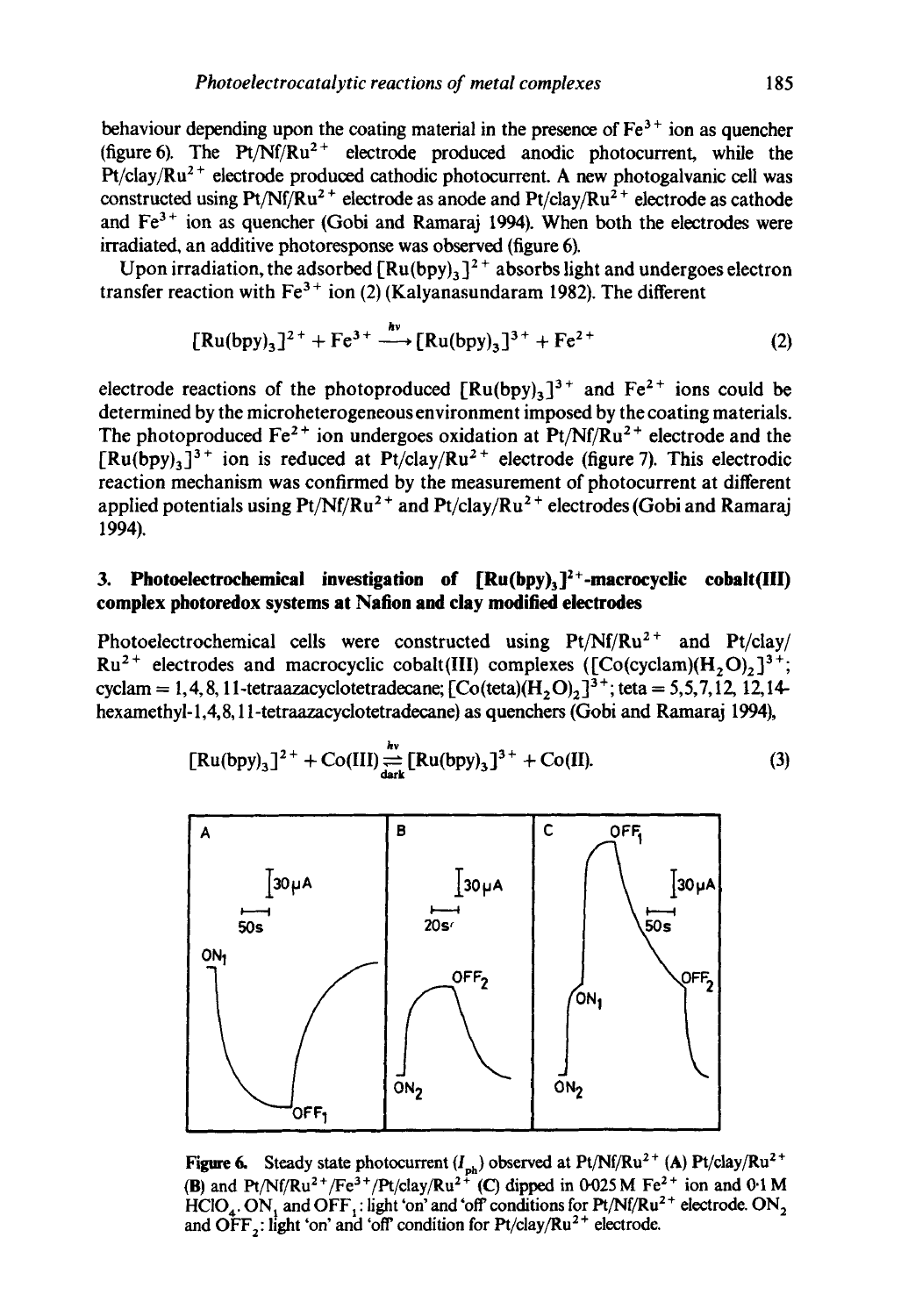

Figure 7. Schematic picture of electrode reactions observed at Pt/Nf/Ru<sup>2+</sup> and Pt/clay/Ru<sup>2+</sup> electrodes dipped in  $Fe^{3+}$  and  $HClO<sub>4</sub>$  solution.



**Figure 8.** Photocurrent vs time plots for the electrodes  $((A): Pt/Nf/Ru^2 + and$ (B): Pt/clay/Ru<sup>2+</sup>) dipped in 0.15 mM [Co(cyclam)  $(H, O), J<sup>3+</sup>$  and 0.1 M HClO<sub>4</sub> at different applied potentials. ON and OFF: light 'on' and 'off conditions.

Both anodic and cathodic photocurrents were observed with  $Pt/Nf/Ru^{2+}$  and Pt/clay/ $Ru^{2+}$  electrodes at different applied potentials (figure 8). The photoresponse was switched between cathodic and anodic by controlling the applied potentials. The origin of the anodic and cathodic photocurrents was discussed in terms of an oxidative quenching of the excited state  $[Ru(bpy)_3]^2$ <sup>+</sup> complex by cobalt(III) complex (3) followed by electrochemical reduction or oxidation of the photoproducts  $\left[\text{Ru(bpy)}_{3}\right]^{3+}$  and cobalt(II) complexes (figure 9).

### **4.** Determination of excited state electron transfer quenching rate constant  $(k_a)$  at **chemically modified electrodes**

The photoresponse observed using  $Pt/Nf/Ru^{2+}$  or  $Pt/clay/Ru^{2+}$  electrode with  $Fe^{3+}$  or cobalt(III) complex as quenchers showed that the photoproduced  $[Ru(bpy)_3]^3$  + and Fe<sup>2+</sup> ion or Co(II) complex were participating in .the electron transfer reactions at the modified electrode (Gobi and Ramaraj 1994). During photolysis, the membrane adsorbed  $[Ru(bpy)_3]^2$ <sup>+</sup> absorbed light and the resulting excited state  $[Ru(bpy)_3]^2$ <sup>+</sup>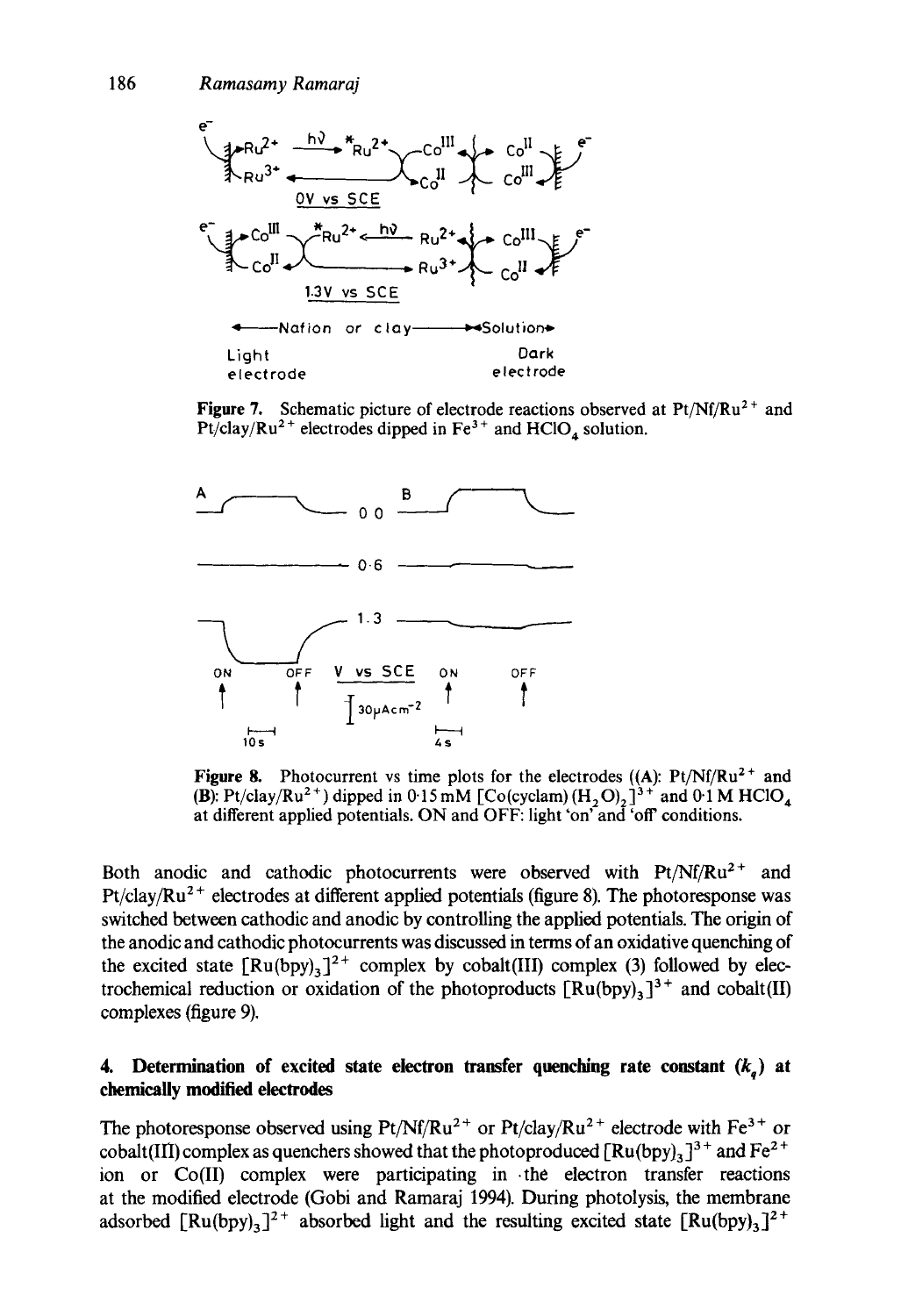

Figure 9. Light induced electrode reactions at Pt/Nf/Ru<sup>2+</sup> or Pt/clay/Ru<sup>2+</sup> electrode at O V and 1.3 V (SCE).  $Co^{III}$ : macrocyclic cobalt(III) complexes referred in the text.

(\* [Ru(bpy)<sub>3</sub>]<sup>2+</sup>), underwent oxidative electron transfer reaction with Fe<sup>3+</sup> ion or Co(III) complex and produced  $\left[\text{Ru(bpy)}\right]$ <sup>3+</sup> and  $\text{Fe}^{2+}$  ion or Co(II) complex. The electrode reactions of the photoproduct  $\left[\text{Ru(bpy)}_{3}\right]$ <sup>3+</sup> and  $\text{Fe}^{2+}$  ion or Co(II) complex produced cathodic or anodic photocurrents (figure 10).

The excited state electron transfer quenching rate constant  $(k_q)$  for the photoredox system in homogeneous solution can be easily determined by using Stern-Volmer equation (Rohatgi-Mukherjee 1986). However, the direct determination of  $k<sub>a</sub>$  for photoredox systems at chemically modified electrode is not known. The  $k_a$  for the quenching of  $\mathbf{R}$ u(bpy)<sub>3</sub>]<sup>2+</sup> can be calculated photoelectrochemically using the photoresponse obtained at  $Pt/Nf/Ru^{2+}$  and  $Pt/clay/Ru^{2+}$  electrodes under different quencher concentrations (Gobi and Ramaraj 1994). The various electron transfer reactions occurring at the modified electrodes are:

$$
[Ru(bpy)_3]^{2+} \xrightarrow{hv} [Ru(bpy)_3]^{2+}, \qquad (4)
$$

$$
*[\text{Ru(bpy)}_3]^{2+\xrightarrow{k_0}}[\text{Ru(bpy)}_3]^{2+}+\text{emission},\tag{5}
$$

\*[Ru(bpy)<sub>3</sub>]<sup>2+</sup> + M<sup>3+</sup> 
$$
\xrightarrow{k_4}
$$
 [Ru(bpy)<sub>3</sub>]<sup>3+</sup> + M<sup>2+</sup>, (6)

$$
[\text{Ru(bpy)}_3]^{3+} + e^- \rightarrow [\text{Ru(bpy)}_3]^{2+} + \text{photocurrent},
$$
  
(at coated electrode) \t(7)

$$
2[Ru(bpy)_3]^{3+} + H_2O \xrightarrow{k} 2[Ru(bpy)_3]^{2+} + 1/20_2 + 2H^+.
$$
 (8)

The photocurrent  $(I_{ph})$  produced at different quencher concentrations  $(M^{3+})$  is given by (9) (Nishida *et al* 1989),

$$
\frac{1}{I_{\rm ph}} = \frac{k^{1/2}}{2FA\alpha I_0 C_0 D^{1/2}} \left[ 1 + \frac{k_0}{k_q [Q]} \right],\tag{9}
$$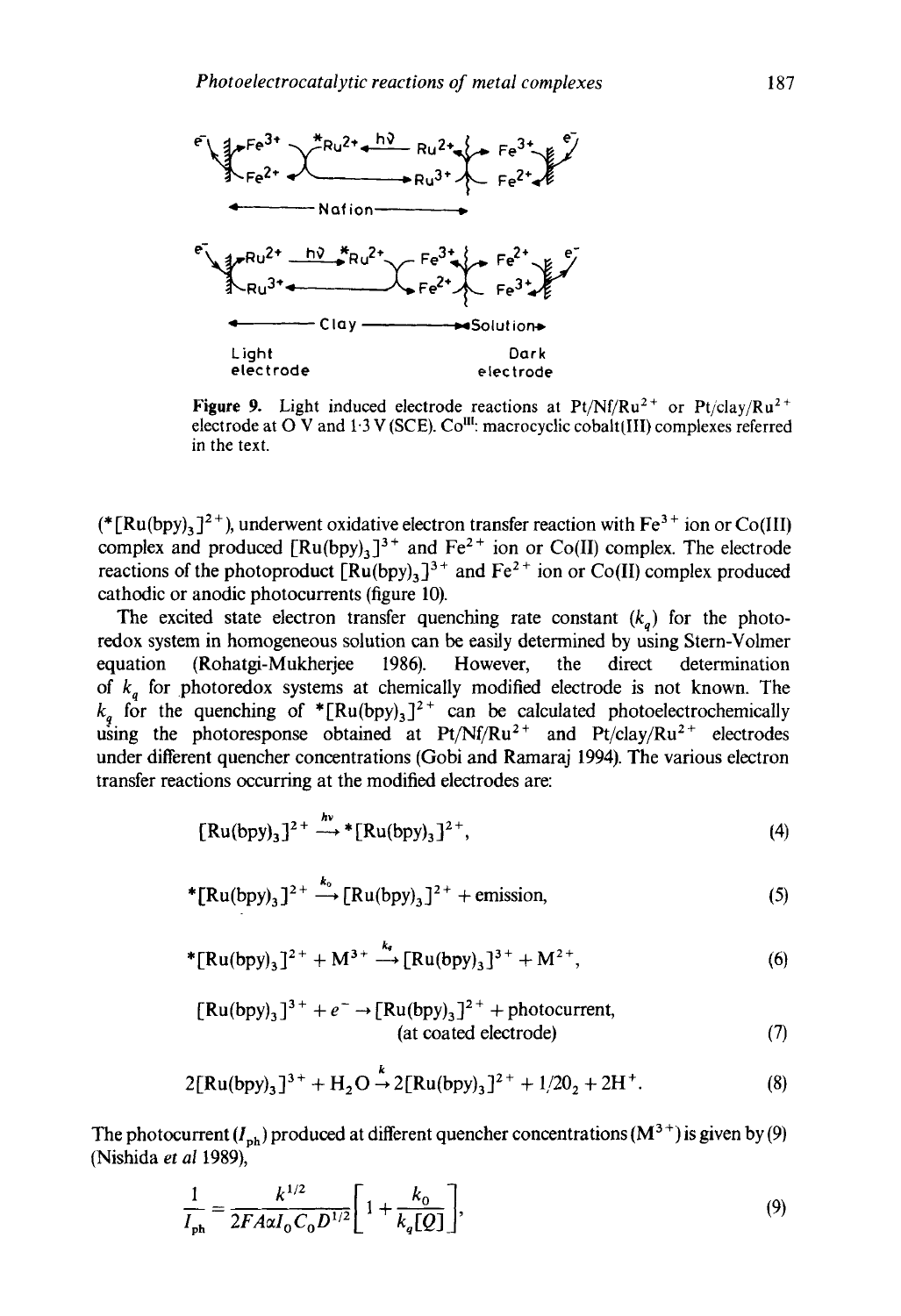

**Figure 10.** The photoredox system  $[Ru(bpy)_3]^2$ <sup>+</sup> - Fe<sup>3+</sup> or Co<sup>III</sup> complex and generation of photocurrent.  $K_a$ : excited state electron transfer quenching rate  $\sum_{q}$  . Constant. PEC: photoelectrochemical cell.

where

- $I_{\text{ph}}$  = photocurrent induced at the modified electrode,
	- $k =$  pseudo-first order rate constant for the reduction of  $\lceil \text{Ru(bpy)}_{3} \rceil^{3+}$  by  $H<sub>2</sub>O$  molecule,
	- $F =$ Faraday constant,
- $A =$ surface area of the modified electrode,
- $\alpha =$  absorption coefficient of  $[Ru(bpy)_3]^2^+$ ,
- $I_0$  = intensity of the incident light on the modified electrode,
- $C_0$  = initial concentrations of \*[Ru(bpy)<sub>3</sub>]<sup>2+</sup> at the modified electrode,
- $\dot{Q}$  = quencher concentration (Fe<sup>3+</sup>, Co(III) complexes),
- $k_0$  = phosphorescence decay constant for the adsorbed  $*$  [Ru(bpy)<sub>3</sub>]<sup>2+</sup>,
- $k_a$  = photoinduced electron transfer quenching rate constant for \*[Ru(bpy)<sub>3</sub>]<sup>2+</sup> and Fe<sup>3+</sup> or Co(III) complex system.

A plot of  $[I_{nh}]^{-1}$  vs  $[Q]^{-1}$  should be linear with slope  $k_0k^{1/2}/2FA\alpha I_0C_0k_aD^{1/2}$  and intercept  $k^{1/2}/2FA\alpha I_0C_0D^{1/2}$ . The photoproduct [Ru(bpy)<sub>3</sub>]<sup>3+</sup> complex was also reduced by water molecules and the reduction was found to be efficient in the adsorbed state (Memming and Schroppel 1979). The quenching rate constants at  $Pt/Nf/Ru^{2+}$  and  $Pt/clay/Ru<sup>2+</sup>$  electrodes were determined for the electron transfer reaction between \* $[Ru(bpy)_3]^2$ <sup>+</sup> and Fe<sup>3+</sup> ion or Co(III) complex using the equation,

$$
\frac{1}{I_{\text{ph}}} = \text{(intercept)} \left[ 1 + \frac{k_0}{k_q[Q]} \right],\tag{10}
$$

considering the fact that the difffusion-controlled electron transfer process occurs in homogeneous solution as well as in Pt/Nf/Ru<sup>2+</sup> and Pt/clay/Ru<sup>2+</sup> electrodes (Gobi and Ramaraj 1994).

For Pt/Nf/Ru<sup>2+</sup> and Pt/clay/Ru<sup>2+</sup> electrodes, the photocurrents were measured at different concentrations of Fe<sup>3+</sup> ion or Co(III) complexes. The plot of  $[I_{ph}]^{-1}$  vs  $[Q]^{-1}$ showed a straight line as shown in figure 11. The  $k_q$  values calculated are given in table 1. The reported values  $k_0$  of the excited state life time of  $\left[\text{Ru(bpy)}_3\right]^2$ <sup>+</sup> ion-exchanged into Nation and clay colloid were used for the determination of  $k_a$  values with the assumption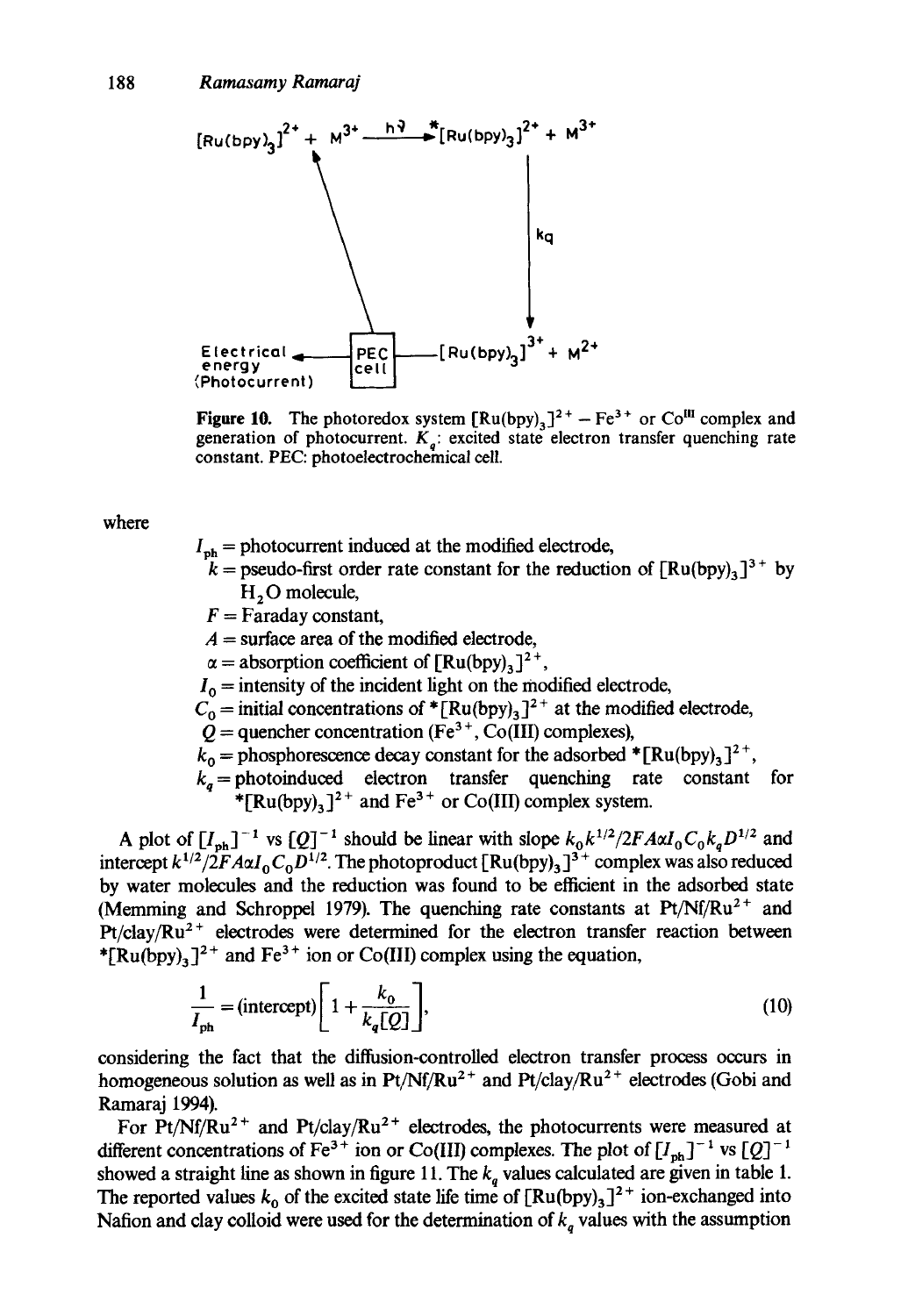

**Figure 11.**  $[I_{ph}]^{-1}$  vs  $[Co^{11}]^{-1}$  plots for Pt/Nf/Ru<sup>2+</sup> (a) and Pt/clay/Ru<sup>2+</sup> (b) electrodes under applied potential O V (SCE). Co<sup>m</sup>: [Co(cyclam)(H<sub>2</sub>O)<sub>2</sub>]<sup>3+</sup>.

Table 1. Excited state electron transfer quenching rate constants determined at Nation and montmorillonite clay modified electrodes with macrocyclic cobalt(III) complexes and Fe<sup>3+</sup> ion. HClO<sub>4</sub> = 0.1 M (Gobi and Ramaraj 1994).

| Quencher                                                                                                   | $Pt/Nf/Ru^2$ <sup>+</sup><br>$k_a$ ( × 10 <sup>10</sup> )(M <sup>-1</sup> s <sup>-1</sup> ) | $Pt/clay/Ru^2$ <sup>+</sup><br>$k_a$ ( × 10 <sup>10</sup> )(M <sup>-1</sup> s <sup>-1</sup> ) |
|------------------------------------------------------------------------------------------------------------|---------------------------------------------------------------------------------------------|-----------------------------------------------------------------------------------------------|
| $[Co(cyclam)(H_2O)_{2}]^{3+}$<br>$[Co(teta)(H_2O)_{2}]^{3+}$<br>$[Co(teta)(H_2O)(NO_2)]^{2+}$<br>$Fe^{3+}$ | 2.6                                                                                         | 40                                                                                            |
|                                                                                                            | $2 \cdot 1$                                                                                 | $1 - 6$                                                                                       |
|                                                                                                            | 9.6                                                                                         | $4 - 7$                                                                                       |
|                                                                                                            | 1 . Q                                                                                       | 0.14                                                                                          |

that the above systems would be similar to the reported one. A  $k_0$  value of  $1.6 \times 10^6$  s<sup>-1</sup> for  $[Ru(bpy)_3]^2$ <sup>+</sup> in Nation membrane (Lin *et al* 1993) and 2.4  $\times$  10<sup>6</sup> s<sup>2</sup> for  $[Ru(bpy)_3]^2$ <sup>+</sup> in clay (DellaGuardia and Thomas 1983) were used to calculate the  $k_q$  values. The  $k_q$  values were also determined for  $\text{[Ru(bpy)}_3$ <sup>2+</sup>-Fe<sup>3+</sup> or Co(III) complex photoredox system in homogeneous solution and it was in the order of  $10^9$  M<sup>-1</sup> s<sup>-1</sup>. The  $k_a$  values calculated for  $\text{[Ru(bpy)}_3\text{]}^2$ <sup>+</sup> at Pt/Nf/Ru<sup>2+</sup> and Pt/clay/Ru<sup>2+</sup> electrodes (table 1) are 10-100 times higher than the corresponding values in homogeneous solution. It is reasonable to assume that the electron transfer quenching rate constant in a heterogeneous phase would be higher. The positively charged metal complexes exchanged into Nation or clay films enhanced the charge separation and stabilization of the photoproducts at the modified electrodes.

#### **5. Catalytic reduction of dioxygen to hydrogen peroxide at chemically modified electrodes**

The current interest in chemically modified electrodes originated with the hope that catalytically active molecules incorporated in the ion-exchange membrane could be used for electro- or photoelectrocatalysis (Murray 1984; Kaneko and Woehrle 1988). In recent years, a number of reports on the chemically modified electrodes have appeared and significant progress has been made in analysing the various factors that may limit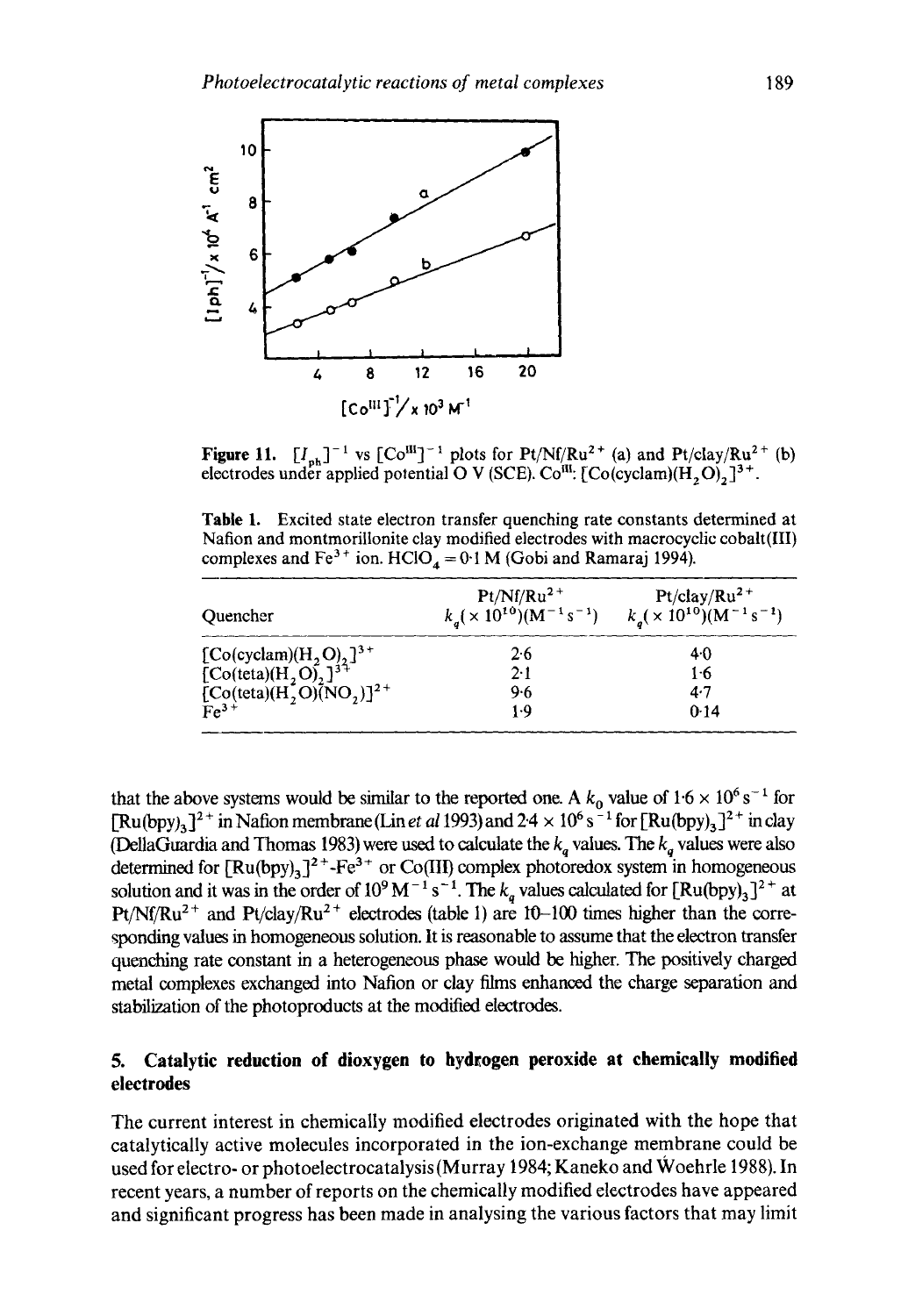the current in electrocatalytic systems. However, not many catalytic systems are known for catalytic reduction of dioxygen to hydrogen peroxide at chemically modified electrodes. Particularly photoelectrocatalytic reduction of dioxygen is not yet attempted using chemically modified electrodes. By attempting photoelectrochemical method, we can utilize light energy to drive the multielectron process of dioxygen reduction to hydrogen peroxide.

The homogeneous catalysis of electroreduction of dioxygen  $(O_2)$  using macrocyclic cobalt(Ill) complexes and metalloporphyrins has been already reported (Geiger and Anson 1981; Anson *et al* 1985). Recently, chemically modified electrodes have been used for  $O_2$ , reduction by adsorbing cobalt porphyrins into the films (Buttry and Anson 1984; Anson *et a11985).* We have recently reported the photoelectrocatalytic reduction of O<sub>2</sub> to H<sub>2</sub>O<sub>2</sub> using  $[Ru(bpy)_3]^{2+} - Co(III)$  photoredox system at Pt/Nf and Pt/clay electrodes (Gobi and Ramaraj 1992).

The Pt/Nf/Ru<sup>2+</sup> and Pt/clay/Ru<sup>2+</sup> electrodes in combination with [Co(cyclam)  $(H, O)_{2}$ ]<sup>3+</sup> or [Co(teta)( $H, O$ )<sub>2</sub>]<sup>3+</sup> complex were used as photoelectrocatalysts for  $O<sub>2</sub>$  reduction. The electrochemical properties of Co(III) complexes at Pt/Nf and Pt/clay electrodes were very similar to that recorded in homogeneous solution. When  $O_2$  was introduced into the cell containing Pt/Nf/Ru<sup>2+</sup>/Co(III) or Pt/clay/Ru<sup>2+</sup>/ Co(III) electrode, a large increase in the cathodic peak current was observed with a new reduction wave at the negative potential region. The electroreduced Co(II) complex reacts with  $O_2$  to produce  $Co^{III} - O_2^-$  adduct and the adduct undergoes reduction around 0.1 V (SCE) to produce hydrogen peroxide at pH 1. The amount of  $H_2O_2$ produced in dark by controlled potential electrolysis at  $-0.1$  V(SCE) using Pt/Nf/Ru<sup>2+</sup> and Pt/clay/Ru<sup>2+</sup> electrodes were determined. The  $H_2O_2$  yield was nearly



Figure 12. Photoelectrocatalytic reduction of dioxygen at Pt/Nf/Ru<sup>2+</sup> or Pt/clay/Ru<sup>2+</sup> electrode. Co<sup>III</sup>: macrocyclic cobalt  $(III)$  complexes. Ru<sup>2+</sup>:  $[Ru(bpy),]^{2+}$  and D: H, O or ethylenediaminetetraacetic acid.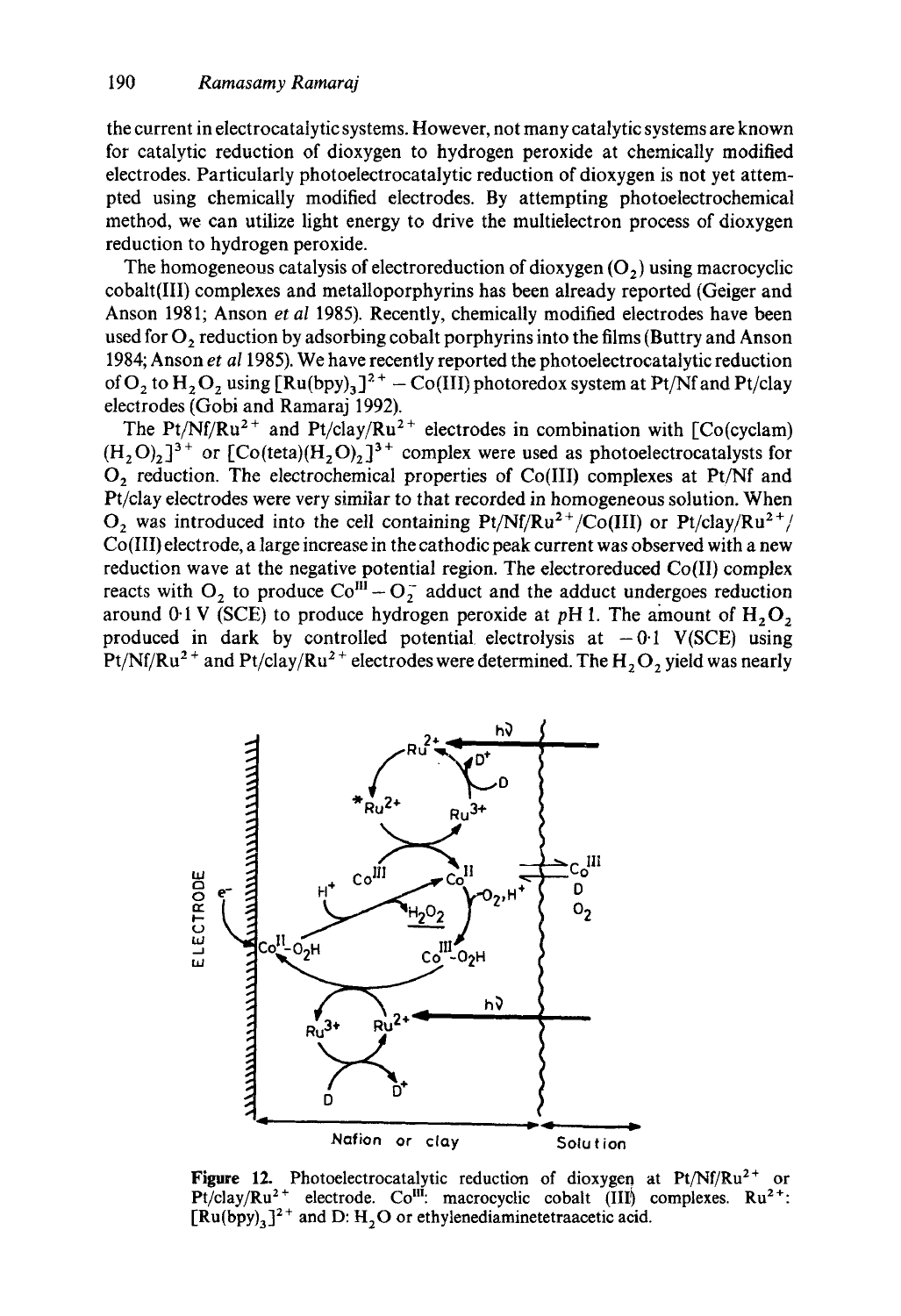100% according to the charge passed through the modified electrodes when Co(III) complex was used as electrocatalyst for O<sub>2</sub> reduction. When the Pt/Nf/Ru<sup>2+</sup> or Pt/clay/Ru<sup>2+</sup> electrode was irradiated with visible light the H<sub>2</sub>O<sub>2</sub> yield was increased to nearly 200% of the charge passed through the modified electrode (Gobi and Ramaraj 1992). Such an increase in  $H<sub>2</sub>O<sub>2</sub>$  yield was not observed in the dark. This observation showed that the photoinduced electron transfer reaction occurred between the adsorbed  $\lceil \text{Ru(bpy)}_3 \rceil^{2+}$  and Co(III) complex (3) (figure 12). The photoproduced  $[Ru(bpy)_3]$ <sup>3+</sup> was reduced by electron donor such as triethanolamine (TEA) or H<sub>2</sub>O (Memming and Schroppel 1979). The photoproduct macrocyclic Co(II) complex reacted with O<sub>2</sub> to form  $Co<sup>III</sup> - O<sub>2</sub>H$  at pH 1 (Geiger and Anson 1981; Gobi and Ramaraj 1992; Niederhoffer *etal* 1984). The further electroreduction or photoelectroreduction of  $Co^{III} - O<sub>2</sub>H$  complex yielded  $H<sub>2</sub>O<sub>2</sub>$ . The excited state electron transfer quenching rate constants for  $Pt/Nf/Ru^{2+}/Co(III)$  and  $Pt/clay/Ru^{2+}/Co(III)$ were determined using photoelectrochemical method and it was in the order of  $10^{10}$  M<sup>-1</sup> s<sup>-1</sup> (Gobi and Ramaraj 1994).

#### **6. Conclusion**

We have demonstrated that the immobilization of  $\lceil Ru(bpy)_3 \rceil^{2+}$  and  $Fe^{3+}$  ion or Co(III) complex in solution (solid-solution interface) brings about efficient photoinduced electron transfer processes in Nation and clay matrices which can be used for photoelectrochemical cells or multielectron transfer photocatalytic processes. The excited state electron transfer quenching rate constants were determined for the immobilized photoredox systems using the photoresponse observed at the chemically modified electrodes. The observed photoelectrochemical behaviours at Nation and clay modified electrodes show the important role played by the macroheterogeneous organized assembly systems in the electrode reactions. The photoelectrochemical systems summarised in this paper demonstrate the importance of the immobilization of photoredox molecules in a membrane system. This would help in understanding the oneelectron process occurring at the membrane-bound reaction centre in photosynthesis.

#### **Acknowledgement**

Financial support from Department of Science and Technology and Department of Atomic Energy is gratefully acknowledged.

#### **References**

Anson F C, Ni C L and Saveant J M 1985 *J. Am. Chem. Soc.* 107 3442 Biggins J 1987 *Progress in photosynthesis research* (Dordrecht: Martinus Nijhoff) vol. 3 Buttry O A and Anson F C 1984 *J. Am. Chem. Soc.* 106 59 Della Guardia R A and Thomas J K 1983 *J. Phys. Chem. 87 990*  Geiger T and Anson F C 1981 *J. Am. Chem. Soc.* 103 7489 Gobi K V and Ramaraj R 1992 *J. Chem. Sot., Chem. Commun.* 1436 Gobi K V and Ramaraj R 1993 *J. Mol. Catal.* 81 L7 Gobi K V and Ramaraj R 1994 *J. Electroanal. Chem. 368* 77, and references cited therein Gobi K V and Ramaraj R 1994 *J. Chem. Soc., Dalton Trans.* 2445, and references cited therein Gomez M E and Kaifer A E 1992 *J. Chem. Educ.* 69 502 Graetzel M 1983 *Energy resources through photochemistry and catalysis* (London: Academic Press) Graetzel M 1989 *Heterogeneous photochemical electron transfer* (London: CRC Press)